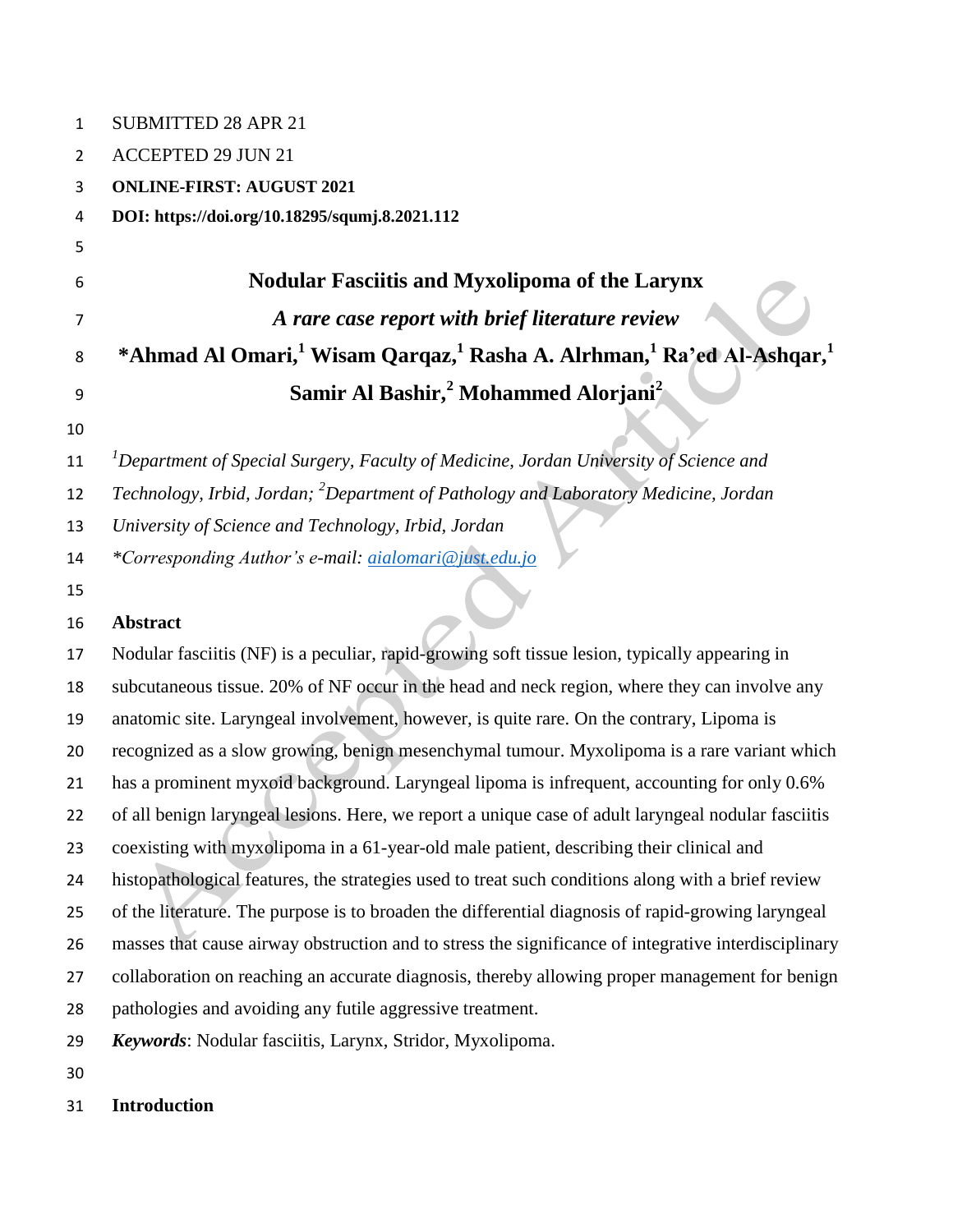Nodular fasciitis, a subtype of benign mesenchymal spindle cell tumor-like lesions, is a noncancerous, reactive fibrous proliferation which makes up almost 11% of all benign soft tissue tumours. $<sup>1</sup>$ </sup> 

Although Konwaler et al. first described this condition as 'pseudosarcomatous fasciitis' in

1955, it was not until 1961 that Shuman used the term 'nodular fasciitis' for the very first time,

and since then it has been broadly adopted by authors.<sup>2</sup> 

40 It arises mostly in the extremities and trunk,<sup>3</sup> with the larynx being a very rare location for

NF, so diagnosis of NF is challenging in this region. In most cases, the patient presents with a

painless, rapidly expanding subcutaneous mass. However, unlike other locations, laryngeal NF

may cause life-threatening symptoms by obstructing the respiratory tract.

 In contrast, lipoma is a common slow developing benign mesenchymal tumour, with roughly 15% of lipomas being found in the head and neck. Due to the presence of scant amounts of 47 adipose tissue in the larynx, laryngeal occurrence is infrequent.<sup>4</sup> Myxolipoma is a rare variant which has prominent myxoid areas.

# **Case Report**

 A 61-year-old male, who is a heavy smoker, presented to the ENT outpatient clinic in King Abdullah University Hospital, October 2020, complaining of a change in his voice, which had started few months earlier, associated with dysphagia, intermittent dyspnoea and choking. His surgical history was unremarkable except for laparoscopic cholecystectomy 1 year ago. There was no history of trauma. Head and neck examination was unremarkable. A large right supraglottic mass was identified by flexible nasolaryngoscopy. Radiological findings were suggestive of a locally advanced laryngeal cancer (**Figure 1**). Biopsy was taken by suspension microlaryngoscopy for precise diagnosis and results were suggesting a benign/borderline spindle cell neoplasm.

Since it has a benign nature, lesion was debulked trans-orally by laser and histologic diagnosis

was in favour of laryngeal nodular fasciitis. Shortly after surgery, the mass rapidly enlarged,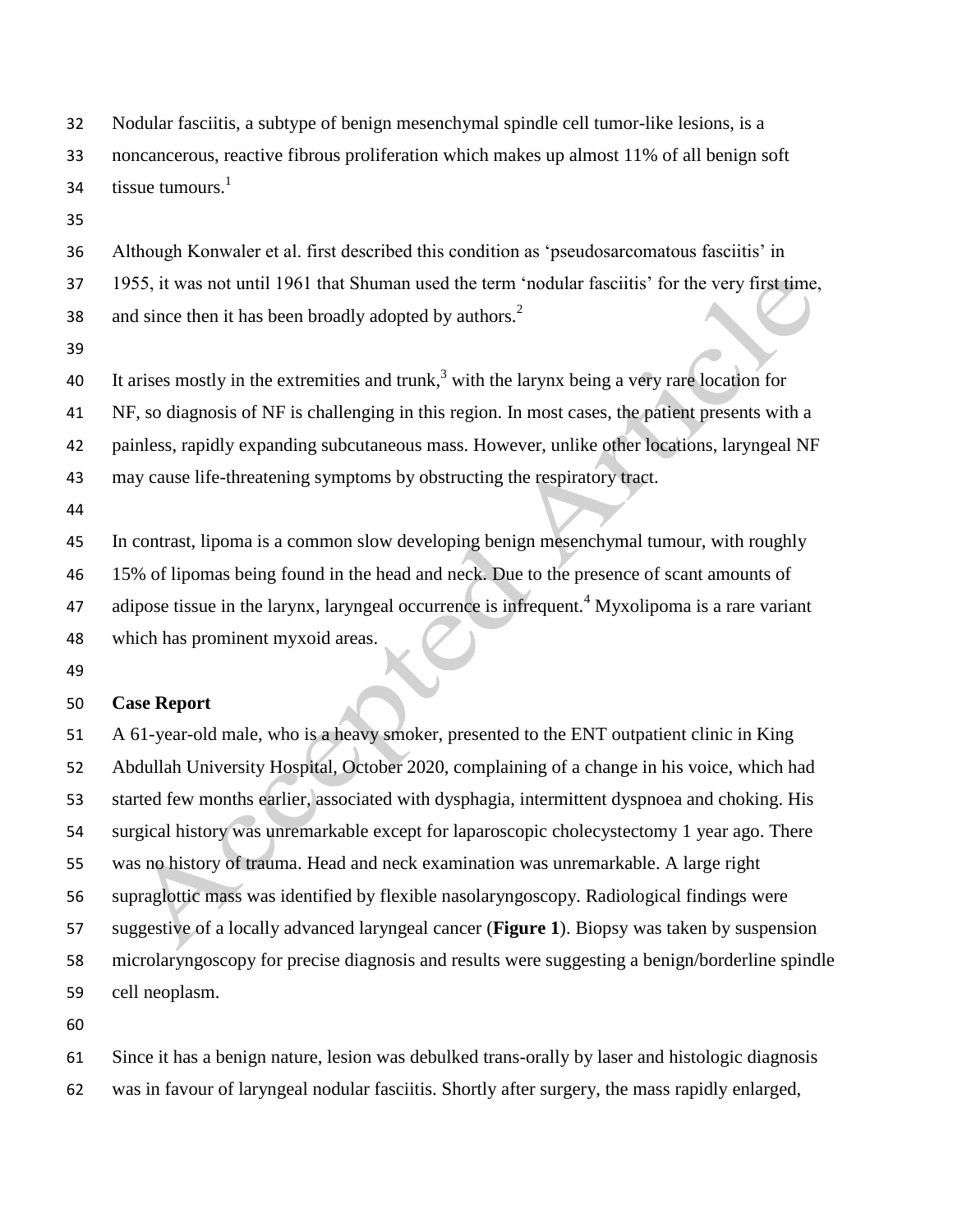tracheostomy was performed and he underwent complete mass excision with right partial

laryngectomy through an open surgical approach (**Figure 2**). Repeated pathological examination

of microscopic sections and immunohistochemistry study revealed same findings in accord of the

aforementioned diagnosis of laryngeal nodular fasciitis, along with incidental myxolipoma

(**Figure 3&4**). Postoperatively, the patient recovered uneventfully with no evidence of

recurrence. He is currently much better and under regular follow up. Consent was obtained from

the patient to publish this case report.

# **Discussion**

## **Clinical features**

Nodular fasciitis is a rare, but distinct, benign self limited mesenchymal neoplasm of

fibroblastic/ myofibroblastic derivation that resembles soft tissue sarcoma. The etiology is still

not fully understood. Although not documented in the vast majority of patients, many believed

that traumatic insult is the trigger for this reactive inflammatory response on most occasions.<sup>3</sup> 

While occurring at all ages, this condition is most often diagnosed in adults 20 to 40 years of age,

with no gender predilection.<sup>5</sup> 

 Clinically, when appearing in the larynx, the main presenting symptoms are related to the degree of laryngeal obstruction. It can include hoarseness of voice, foreign body sensation, dysphagia, as well as dyspnoea and stridor that may require urgent medical attention. Despite most of the lesions being less than 2 cm in greatest dimension at the time of diagnosis, the size may vary from  $0.5$  to  $10 \text{ cm}$ .<sup>6</sup> 

 Equivalently, lipoma is a benign tumor consisting of adipose tissue. It is considered the most 87 common mesenchymal tumor, constituting 16% of soft tissue tumors.<sup>6</sup> Lipoma of larynx can be subdivided according to the site of origin into Intrinsic (Endolaryngeal) type, or more commonly Extrinsic type. It has a male predominance and occurs over a wide age range (mean age 40 years) with a supraglottic predisposition.<sup>4</sup> 

 The etiology of laryngeal lipomas is unclear. Unlike other locations, laryngeal lipomas may occasionally cause fatal airway obstruction with dyspnea and dysphonia being the most frequent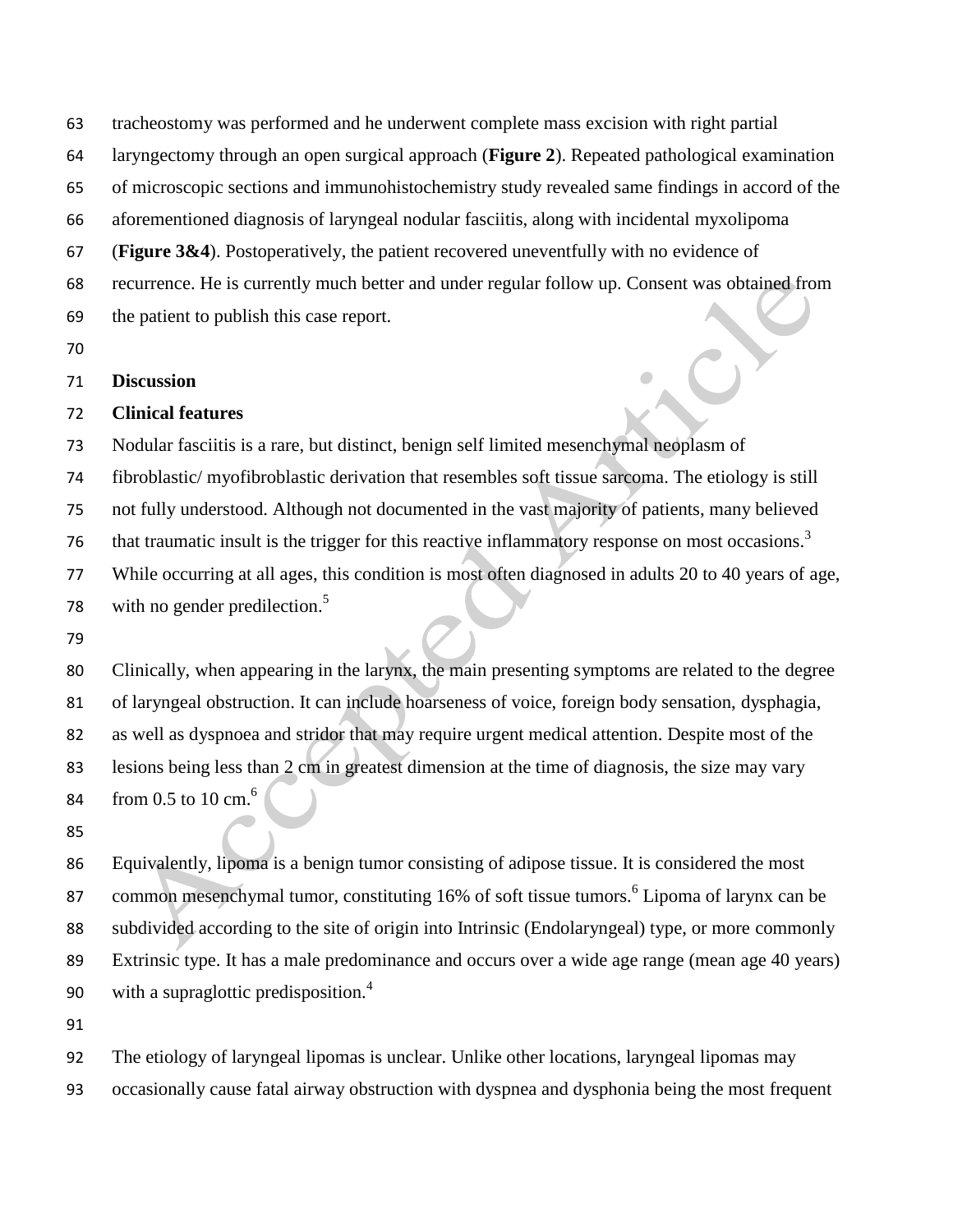presenting symptoms. Grossly, it can be sessile or pedunculated, usually appearing as a smooth, well-encapsulated mass. The size typically ranges from 1 to 3 cm, but sometimes it may exceed  $10 \text{ cm}^7$ 

#### **Radiological findings**

On CT scan most of NF lesions appear as a well-defined homogeneous mass with low or

isodensity and show moderate to strong enhancement. On MRI lesions will exhibit hypointense

or isointense signals on T1-weighted sequences and show heterogeneous intermediate-to-high

102 signal on T2-weighted sequences. $8,9$ 

For lipomas, imaging serves a vital role in diagnosis. On CT scan it mostly simulates fatty tissue

characteristics, thus lipomatous lesions appear as a homogenous mass with low attenuation. At

MRI, lipoma has predominantly low signal intensity on T1-weighted images and markedly high

- 107 signal intensity on T2-weighted images.<sup>10</sup>
- 

# **Histopathology findings**

Lesions of NF are often composed of undulating short, intersecting fascicles of haphazardly

arranged plump, immature fibroblasts and myofibroblasts in a loose myxoid and/or fibrous

stroma which resembles the feathery or tissue culture-like appearance.

The cells have uniform, elongated non-pleomorphic nuclei with pale, fine chromatin and small

but prominent nucleoli. Some typical mitotic activity is commonly seen. Numerous extravasated

red blood cells, scattered lymphocytes, chronic inflammatory cells and multinucleated osteoclast-

117 like giant cells are also present within the background.<sup>11</sup>

Likewise, lipomas have some distinctive histological features, being generally composed of

mature adipocytes bound by thin fibrous capsules. Myxolipoma demonstrates similar features,

121 but with abundant extracellular mucoid matrix.<sup>12</sup>

# **Immunohistochemistry findings**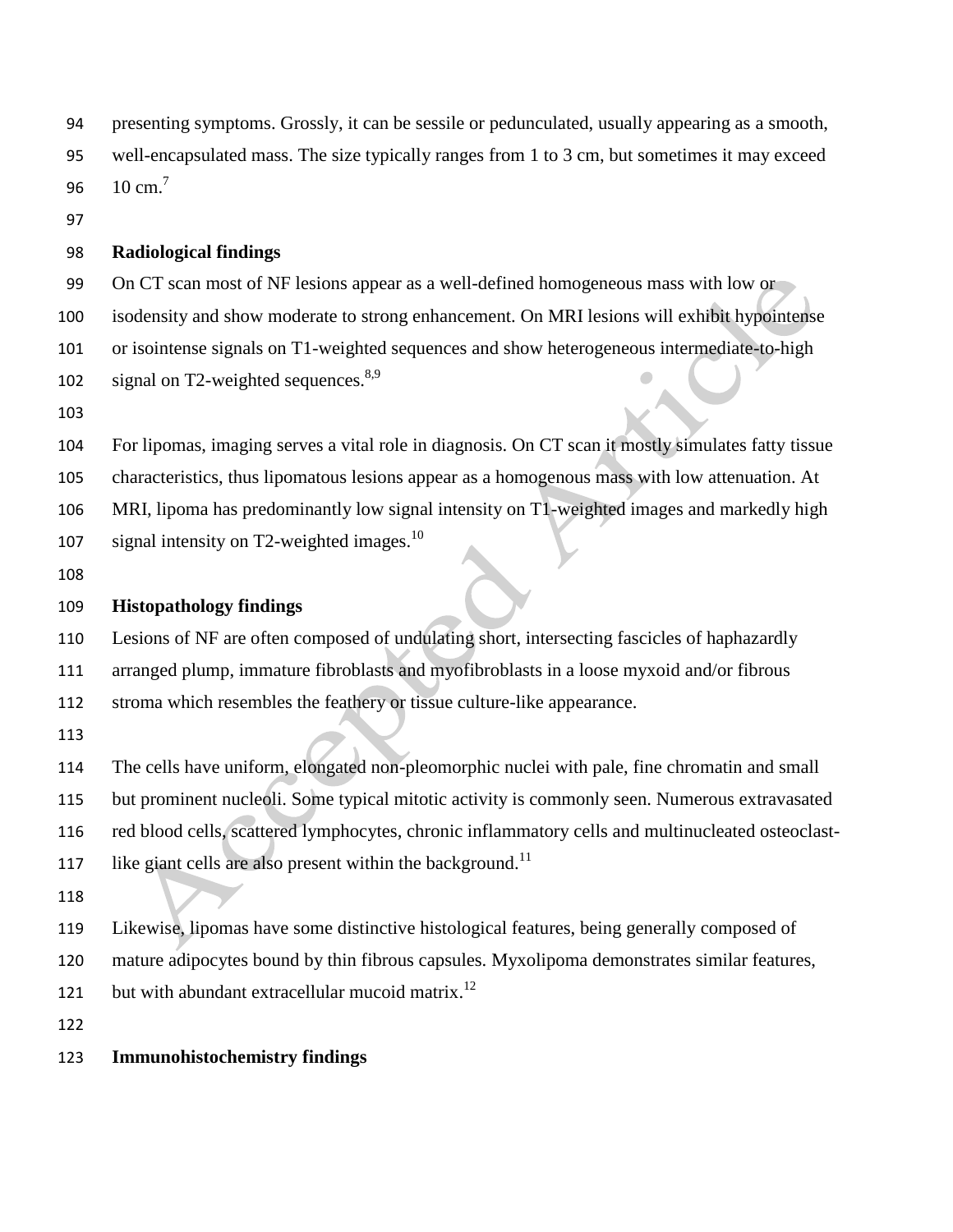- Myofibroblasts often stain for Smooth Muscle Actin, muscle-specific actin and Vimentin.
- Meanwhile, none of lesional cells express S100 protein, β-catenin, CD34, keratin, caldesmon and
- 126 desmin. The proliferation index with Ki67 can be high in reactive lesions such as NF.<sup>13</sup> It should
- be noted that Immunohistochemistry is not of much help in diagnosing myxolipoma.
- 

#### **Molecular and cytogenetic findings**

- In regard to the post-genomic era and cytogenetic tests, few studies established the molecular
- and cytogenetic abnormalities and proved the neoplastic nature of NF. For example, Erikson-
- Johnson MR et al. described the USP6 rearrangement with the formation of the fusion gene
- MYH9-USP6 which is commonly observed in the lesions, and they referred to nodular fasciitis
- 134 as 'transient neoplasia' in tribute to its self-limiting nature.<sup>14</sup>
- 

# **Treatment and prognosis**

- Given the paucity of cases of NF involving the larynx, their natural course is not fully
- understood. However, assuming that their behavior would be as with NF of other anatomic sites,
- as this lesion had neither a high local recurrence propensity nor metastatic potential, adequate
- surgical excision of the lesion with negative margins could be sufficient.
- 
- Yet, due to anatomic factors and critical structures, laryngeal NF lesions can be unamenable to simple complete laryngoscopic local excision. Hence, Partial laryngectomy, whether endoscopic or open (based on the lesion, surgeon's skills and patient factors) could be an appropriate choice in favour of vocal function preservation. Total laryngectomy should be used in selected cases with advanced diseases or reserved as salvage surgery.
- 

Other controversial conservative methods like intralesional corticosteroid injection can be

- considered when there are no substantial symptoms and spontaneous regression is expected.
- Surgical excision is recommended in the case of laryngeal lipoma. Depending on the size,
- endoscopic approach is preferred in small lipomas, whereas open surgical approach must be used
- if the lesions dimension is beyond 2 cm. As for benign lesions, the prognosis for laryngeal
- lipoma is very good. Recurrence is rare and is mostly due to hidden malignancy or inadequate
- 154 excision. Because of this, long-term follow-up is recommended.<sup>15</sup>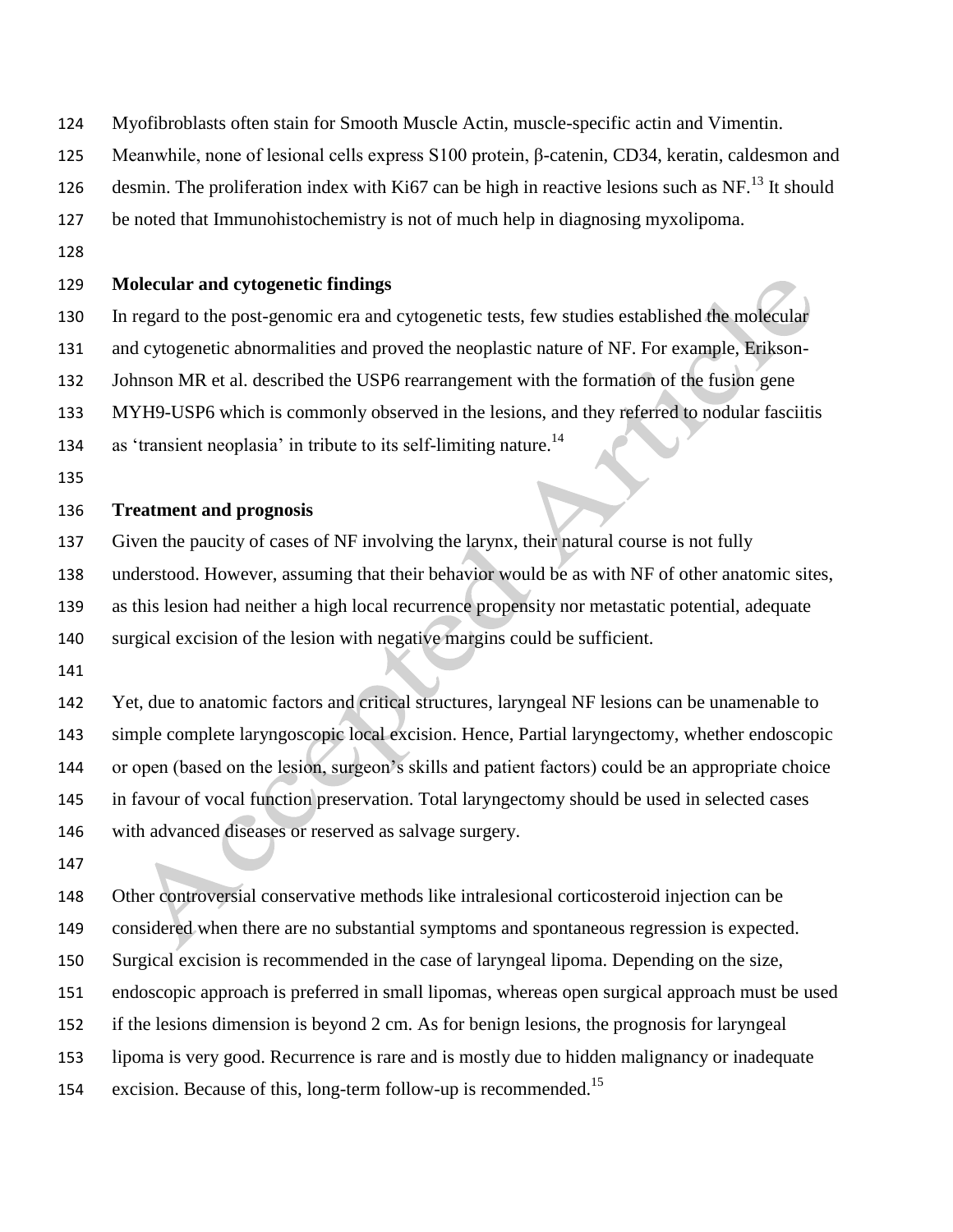| ۰.<br>۰.<br>w | I<br>۰,<br>w |
|---------------|--------------|

## **Conclusion**

- Nodular fasciitis of the larynx can mimic malignant tumors, thus reaching an exact diagnosis is
- very challenging. Although it has a favorable prognosis as compared to other aggressive
- laryngeal lesions, simple lesional resection in this unique location might be difficult to obtain
- and laryngectomy is inevitable. Laryngeal myxolipoma is rare but must be considered in the
- 161 differential diagnosis of laryngeal masses. To the best of our knowledge, only four cases of
- laryngeal myxolipomas, one of them being juvenile, have been reported in the English literature.
- 

#### **Statement of Ethics:**

The patient has given his written informed consent to publish his case (including publication

- of images).
- 

# **Author's Contribution**:

- AO and RAA performed the literature review. All authors contributed to the drafting of the
- manuscript. All authors approved the final version of the manuscript.
- 

# **Referances**

- 1.Kransdorf M. J. (1995). Benign soft-tissue tumors in a large referral population: distribution of
- specific diagnoses by age, sex, and location. AJR. American journal of roentgenology, 164(2),
- 395–402. https://doi.org/10.2214/ajr.164.2.7839977
- 2.PRICE, E. B., Jr, SILLIPHANT, W. M., & SHUMAN, R. (1961). Nodular fasciitis: a
- clinicopathologic analysis of 65 cases. American journal of clinical pathology, 35, 122–136.
- https://doi.org/10.1093/ajcp/35.2.122
- 3.Dickson BC. Nodular fasciitis. PathologyOutlines.com website.
- https://www.pathologyoutlines.com/topic/softtissuenf.html. Accessed June 29th, 2021.
- 4. Azandaryani, A. R., Eftekharian, M., & Taghipour, M. (2019). Large Laryngeal Lipoma with
- Extra Laryngeal Component Mimics Mixed Form Laryngocele: A Case Report. Advanced
- journal of emergency medicine, 3(4), e45. https://doi.org/10.22114/ajem.v0i0.196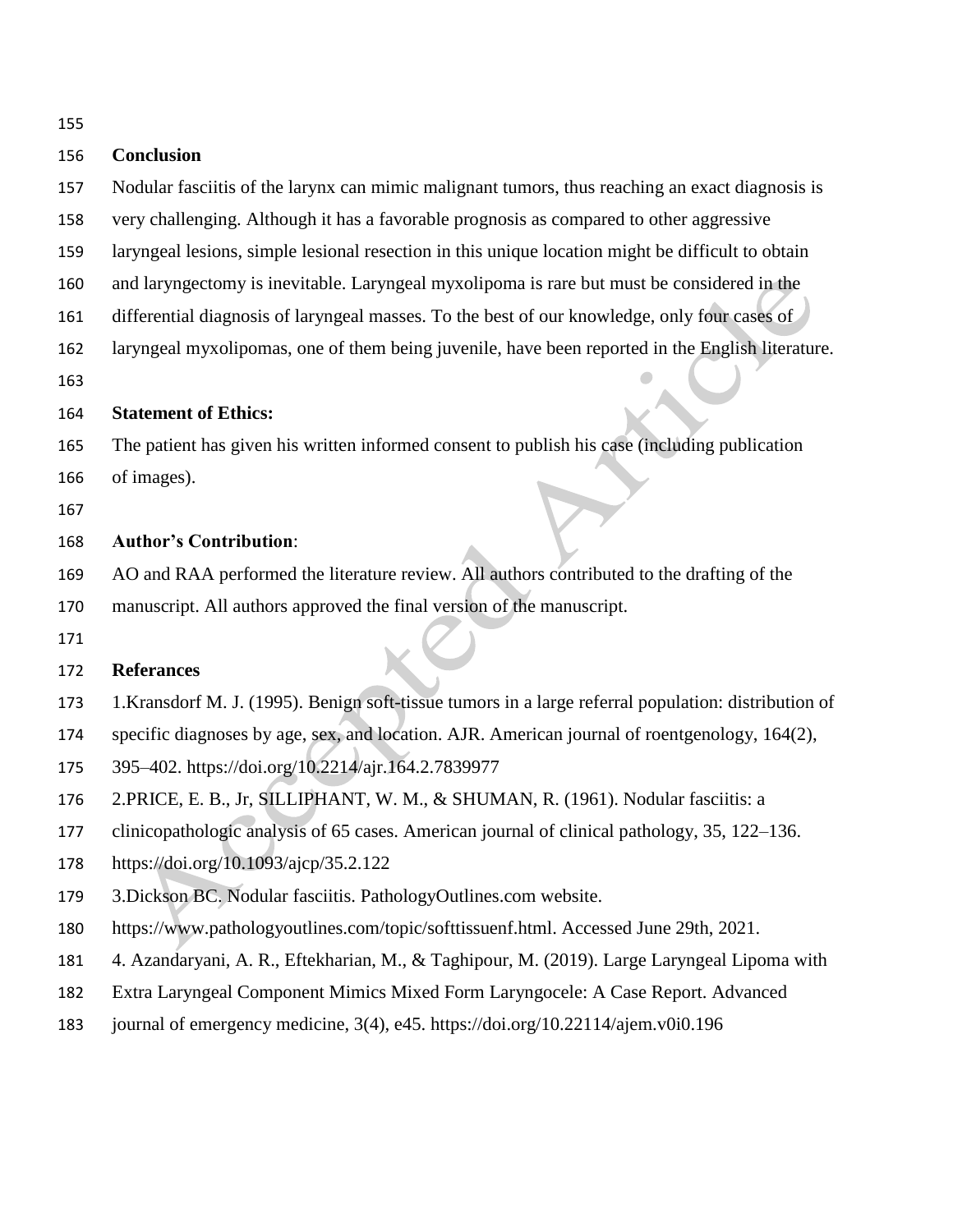- 5.Çelik, S. Y., Dere, Y., Çelik, Ö. İ., Derin, S., Şahan, M., & Dere, Ö. (2017). Nodular Fasciitis
- of the Neck Causing Emergency: A Case Report. Oman medical journal, 32(1), 69–72.
- https://doi.org/10.5001/omj.2017.13
- 6.Razek, A. A., & Huang, B. Y. (2011). Soft tissue tumors of the head and neck: imaging-based
- review of the WHO classification. Radiographics : a review publication of the Radiological
- Society of North America, Inc, 31(7), 1923–1954. https://doi.org/10.1148/rg.317115095
- 7.Ma, Y., Zhou, B., & Wang, S. (2020). Large lipoma in the subglottic larynx: a case report.
- Journal of International Medical Research. https://doi.org/10.1177/0300060520928786
- 8.Khuu, A., Yablon, C. M., Jacobson, J. A., Inyang, A., Lucas, D. R., & Biermann, J. S. (2014).
- Nodular fasciitis: characteristic imaging features on sonography and magnetic resonance
- imaging. Journal of ultrasound in medicine : official journal of the American Institute of
- Ultrasound in Medicine, 33(4), 565–573. https://doi.org/10.7863/ultra.33.4.565
- 9.Lu, L., Lao, I. W., Liu, X., Yu, L., & Wang, J. (2015). Nodular fasciitis: a retrospective study
- of 272 cases from China with clinicopathologic and radiologic correlation. Annals of diagnostic
- pathology, 19(3), 180–185. https://doi.org/10.1016/j.anndiagpath.2015.03.013
- 10.Gupta, P., Potti, T. A., Wuertzer, S. D., Lenchik, L., & Pacholke, D. A. (2016). Spectrum of
- Fat-containing Soft-Tissue Masses at MR Imaging: The Common, the Uncommon, the
- Characteristic, and the Sometimes Confusing. Radiographics : a review publication of the
- Radiological Society of North America, Inc, 36(3), 753–766.
- https://doi.org/10.1148/rg.2016150133
- 11.Thompson, L. D., Fanburg-Smith, J. C., & Wenig, B. M. (2001). Nodular fasciitis of the
- external ear region: a clinicopathologic study of 50 cases. Annals of diagnostic pathology, 5(4),
- 191–198. https://doi.org/10.1053/adpa.2001.26969
- 12. Shankar V. Myxoid lipoma. PathologyOutlines.com website.
- https://www.pathologyoutlines.com/topic/softtissueadiposemyxoid.html. Accessed June 29th, 2021.
- 13.Al-Daraji, W., Husain, E., Zelger, B. G., & Zelger, B. (2009). A practical and comprehensive
- immunohistochemical approach to the diagnosis of superficial soft tissue tumors. International
- journal of clinical and experimental pathology, 2(2), 119–131.
- 14. Erickson-Johnson, M. R., Chou, M. M., Evers, B. R., Roth, C. W., Seys, A. R., Jin, L., Ye,
- Y., Lau, A. W., Wang, X., & Oliveira, A. M. (2011). Nodular fasciitis: a novel model of transient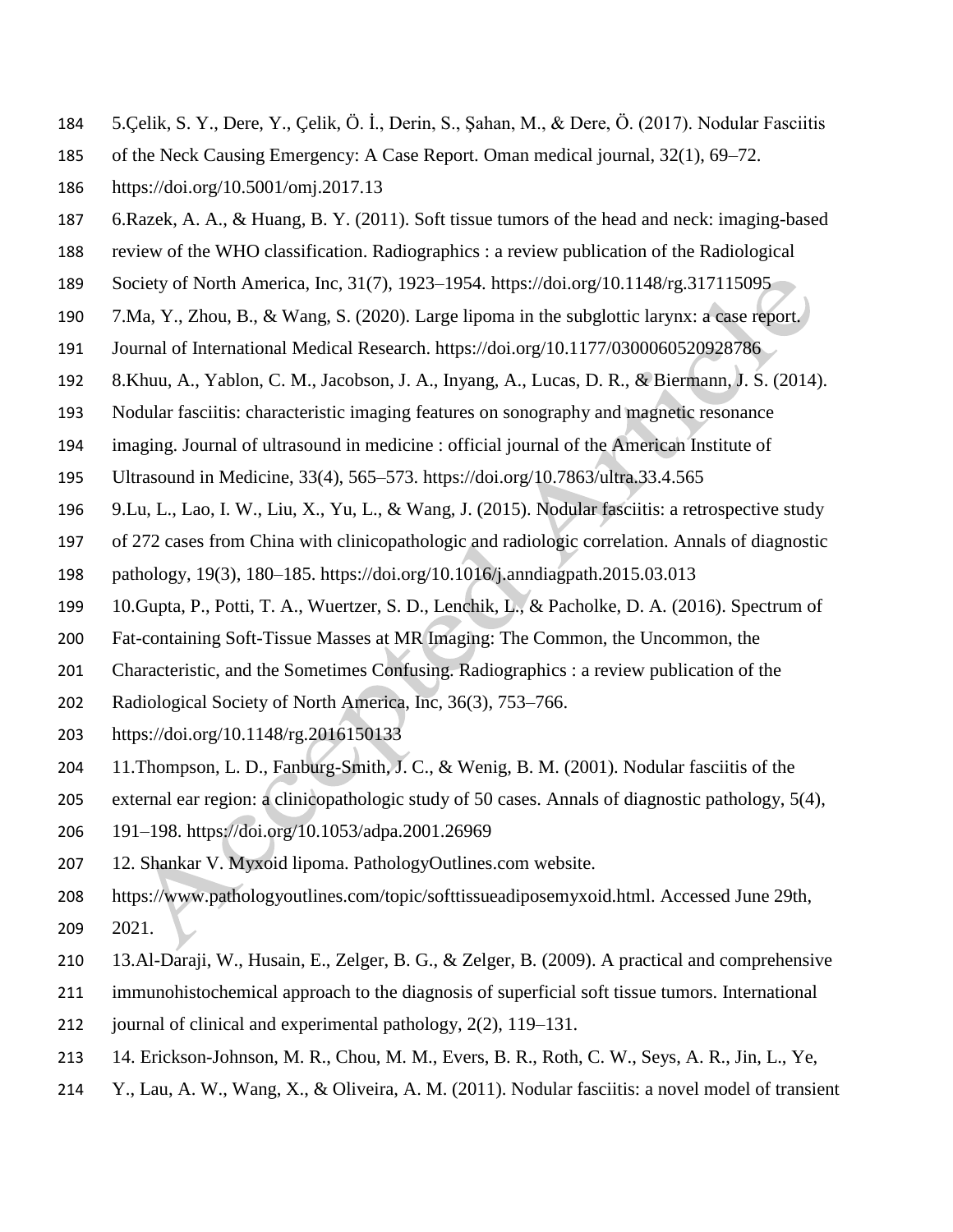- neoplasia induced by MYH9-USP6 gene fusion. Laboratory investigation; a journal of technical
- methods and pathology, 91(10), 1427–1433. https://doi.org/10.1038/labinvest.2011.118
- 15. Lombardo, N., Lobello, N., Piazzetta, G., Ciriolo, M., Pelaia, C., Testa, D., & Motta, G.
- 218 (2020). Intrinsic Laryngeal Lipoma Treated with Transoral CO<sub>2</sub> Laser Microsurgery: An
- Unusual Case Report. The American journal of case reports, 21, e920528.
- https://doi.org/10.12659/AJCR.920528





 **Figure 1**: **(A)** Axial, **(B)** sagittal CT scan showed a heterogenous laryngeal mass with thick- enhancing rim, measuring about 5.1 x 3.8 x 3.7 c.m starts at the level of the hyoid bone and extends caudally reaching the right cricoid cartilage. **(C)** Coronal view on T1W MRI showed the same mass causing compression effect on the adjacent vessels with significant stenosis on supra-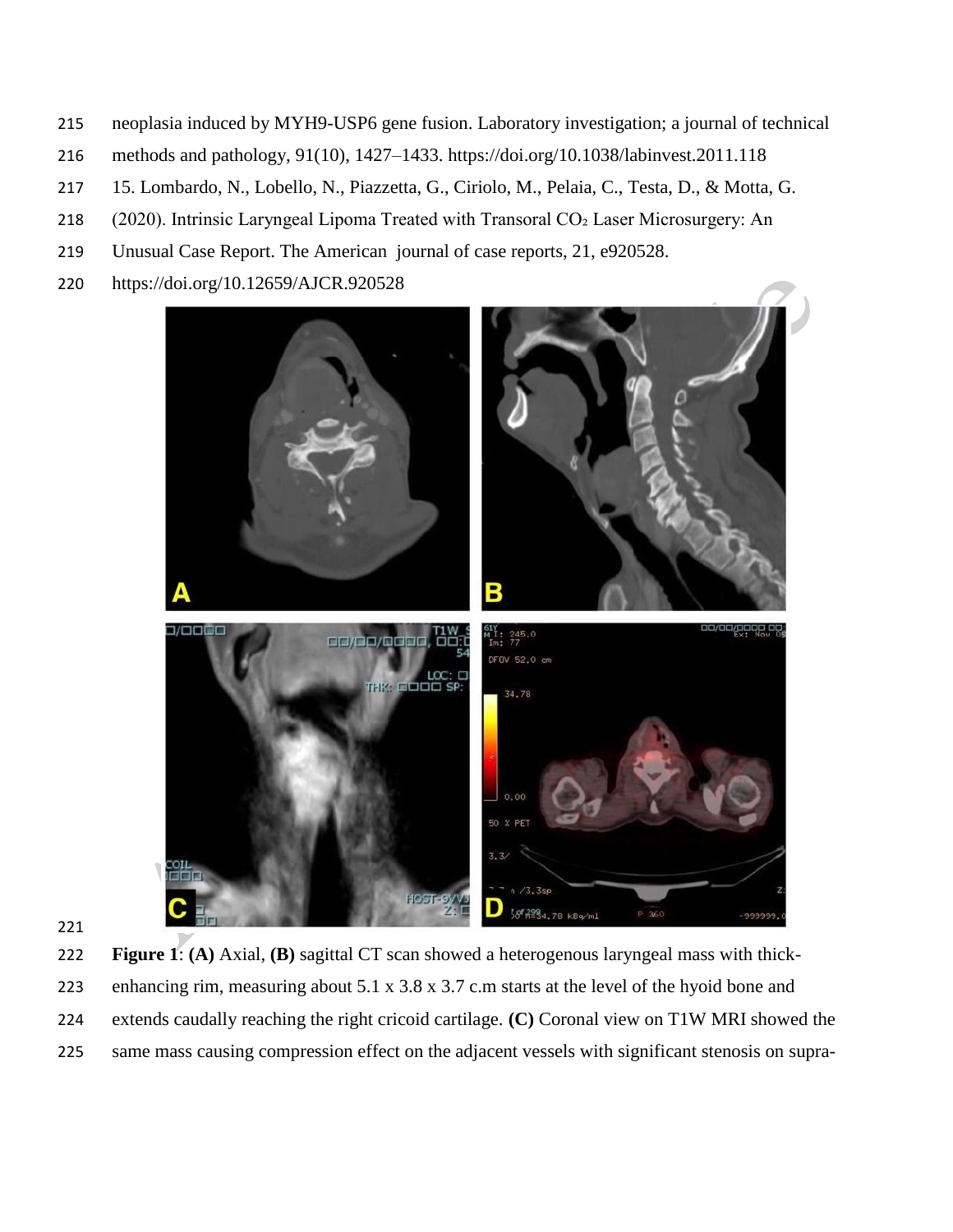- glottic region and minimal invasion of the right thyroid cartilage. **(D)** PET scan revealed a
- hypermetabolic laryngeal mass.
- 



 **Figure 2**: **(A+B)** Intraoperatively, cystic lesion with extra-laryngeal extension incidentally found, mimicking laryngocele (white arrow). **(C)** Another smooth, well circumscribed, firm mass which seemed to involve the right thyroid cartilage and reach to the false vocal cords was identified (yellow arrow). **(D)** Excised specimen which includes part of larynx with cystic structure attached to a well-defined mass.

- 
- 
- 
- 
-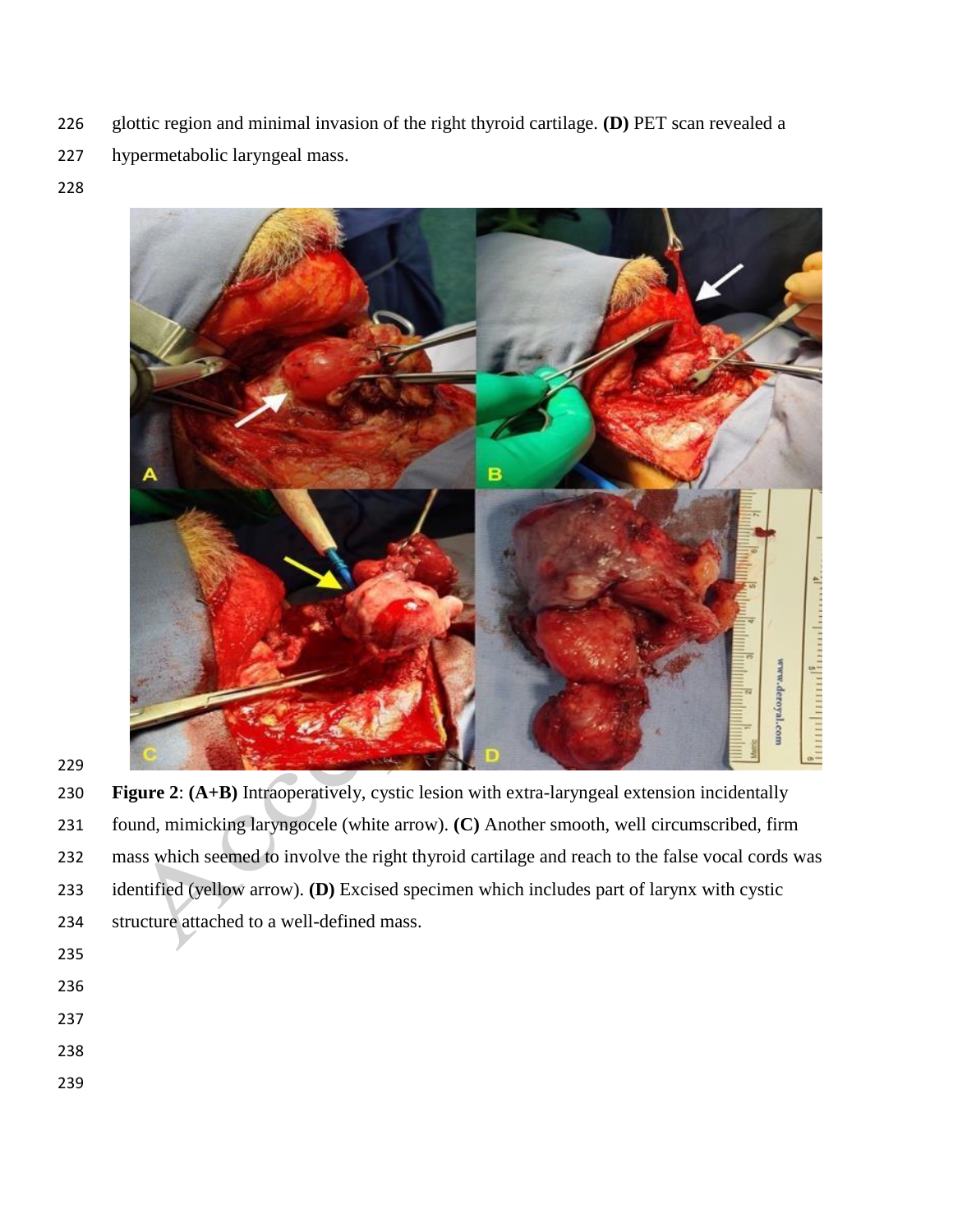



 **Figure 3**: H&E image shows **(A)** Spindled and plump cells exhibiting fascicular arrangement in myxofibrotic background. Lesional cells demonstrate storiform architecture. **(B)** Benign looking, uniform, stellate fibroblasts resembling tissue culture-like appearance. **(C+D)** Myxolipoma consists of mature-appearing adipocytes with prominent myxoid areas. No evidence of atypia, 248 plexiform vascular network or lipoblasts. (A: 20 x / B,C: 40x / D: 10 x magnification).

- 
- 
-